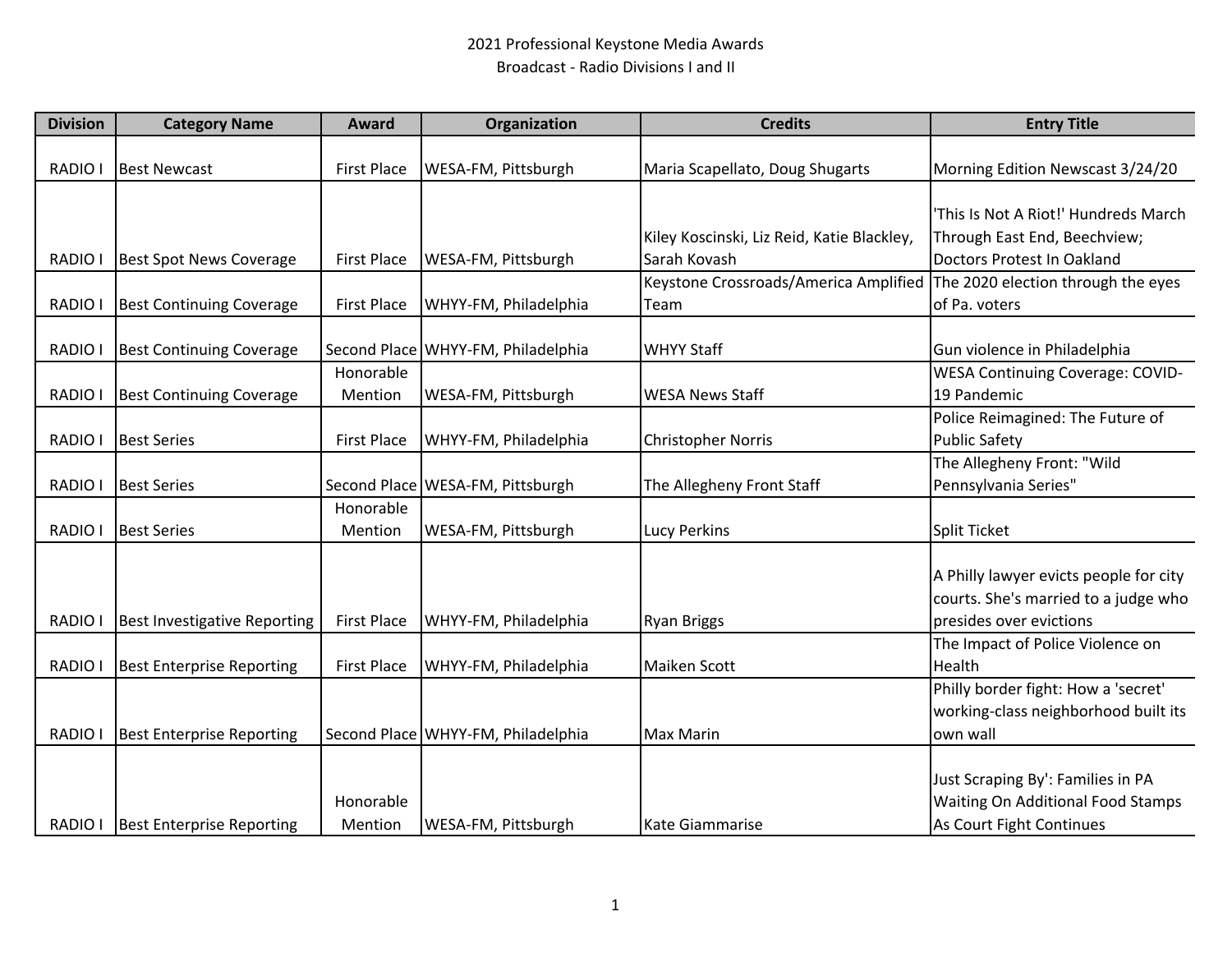## 2021 Professional Keystone Media Awards Broadcast ‐ Radio Divisions I and II

| <b>Division</b> | <b>Category Name</b>            | Award              | Organization                       | <b>Credits</b>                       | <b>Entry Title</b>                       |
|-----------------|---------------------------------|--------------------|------------------------------------|--------------------------------------|------------------------------------------|
|                 |                                 |                    |                                    |                                      | Amid Concerns Of Suppression,            |
|                 |                                 |                    |                                    |                                      | Black Voters In Pittsburgh Turn To       |
| <b>RADIO I</b>  | <b>Best Feature</b>             | <b>First Place</b> | WESA-FM, Pittsburgh                | <b>Lucy Perkins</b>                  | <b>Early Voting</b>                      |
|                 |                                 |                    |                                    |                                      | When coronavirus struck, she             |
|                 |                                 |                    |                                    |                                      | stepped up: Meet the food fairy of       |
| RADIO I         | <b>Best Feature</b>             |                    | Second Place WHYY-FM, Philadelphia | Avi Wolfman-Arent                    | West Philly                              |
|                 |                                 |                    |                                    |                                      |                                          |
|                 |                                 |                    |                                    |                                      | The Allegheny Front: "Racist Birding     |
|                 |                                 | Honorable          |                                    |                                      | Incident Sparks Joyful Online Event      |
| RADIO I         | <b>Best Feature</b>             | Mention            | WESA-FM, Pittsburgh                | Julie Grant                          | #BlackBirdersWeek"                       |
| RADIO I         | <b>Best Documentary</b>         | <b>First Place</b> | WESA-FM, Pittsburgh                | Margaret J. Krauss                   | Land & Power                             |
|                 |                                 |                    |                                    |                                      | Some Worry Coronavirus Will              |
|                 |                                 |                    |                                    |                                      | Amplify Racial Disparities In Health     |
| RADIO I         | <b>Best Public Service</b>      | <b>First Place</b> | WESA-FM, Pittsburgh                | Ariel Worthy                         | Care                                     |
|                 |                                 |                    |                                    |                                      | <b>Advocates Say Remote Teaching</b>     |
|                 |                                 |                    |                                    |                                      | Puts English Language Learners In An     |
| RADIO I         | <b>Best Public Service</b>      |                    | Second Place   WESA-FM, Pittsburgh | Sarah Schneider                      | <b>Impossible Situation</b>              |
|                 |                                 | Honorable          |                                    | Nina Feldman, Alan Yu, Zoe Read,     |                                          |
| RADIO I         | <b>Best Public Service</b>      | Mention            | WHYY-FM, Philadelphia              | Hannah Chinn                         | Health Desk Help Desk                    |
| <b>RADIO I</b>  | <b>Best Reporter/Anchor</b>     | <b>First Place</b> | WESA-FM, Pittsburgh                | <b>Lucy Perkins</b>                  | <b>WESA: Lucy Perkins</b>                |
|                 |                                 |                    |                                    |                                      | Students and faculty grapple with        |
|                 |                                 |                    |                                    |                                      | pandemic, social justice reckoning in    |
| RADIO I         | Best Reporter/Anchor            |                    | Second Place WHYY-FM, Philadelphia | Avi Wolfman-Arent                    | 2020                                     |
|                 |                                 | Honorable          |                                    |                                      | Covering COVID's survivors: Stories      |
| RADIO I         | Best Reporter/Anchor            | Mention            | WHYY-FM, Philadelphia              | Nina Feldman                         | of joy, pain and torment                 |
|                 | <b>Best Regularly Scheduled</b> |                    |                                    |                                      | The Confluence: Tree of Life             |
|                 | News or Sports Talk             |                    |                                    | Kevin Gavin, Marylee Williams, Julia | <b>Community Still Grieving, Healing</b> |
| RADIO I         | Program                         | <b>First Place</b> | WESA-FM, Pittsburgh                | Zenkevich                            | Two Years After Attack                   |
| <b>RADIO I</b>  | <b>Best Digital Presence</b>    | <b>First Place</b> | WHYY-FM, Philadelphia              | Sandra Clark, Melony Roy             | <b>Best Digital Presence</b>             |
|                 |                                 |                    |                                    |                                      |                                          |
|                 | RADIO   Best Digital Presence   |                    | Second Place WESA-FM, Pittsburgh   | Sarah Kovash, Katie Blackley         | <b>WESA Digital</b>                      |